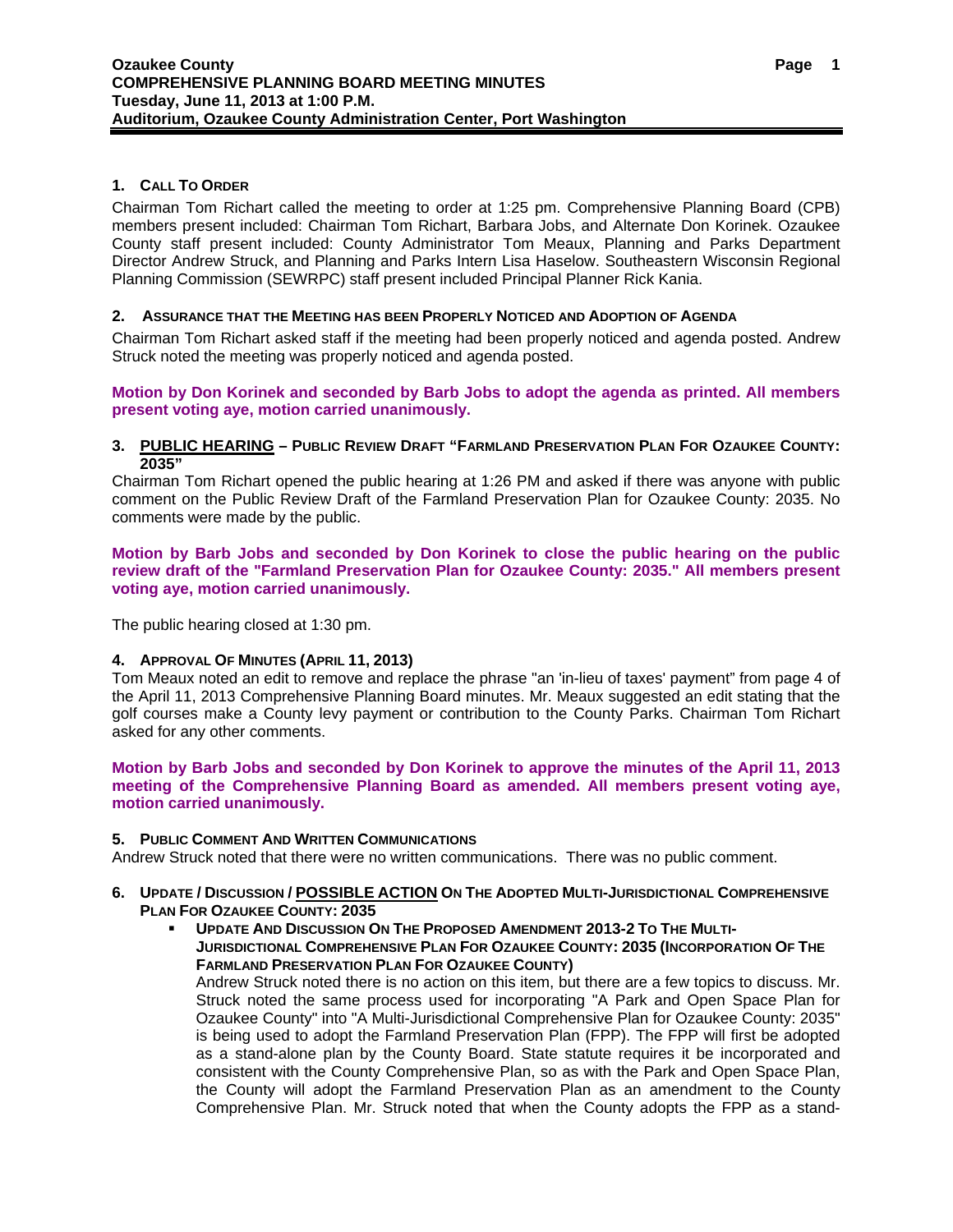alone plan, it will then be sent to DATCP for re-certification. DATCP will likely certify the FPP with the condition that it is incorporated and adopted as part of the Comprehensive Plan. Mr. Struck noted that incorporation of the FPP into the County Comprehensive Plan will need to be completed by the end of 2013 to comply with the grant extension and also the extension for completion of a FPP.

Mr. Struck handed out a revised pie chart and table for the recent Comprehensive Plan amendment. Mr. Struck noted that there was a calculation error in the total acreage of extractive use from the amendment. Mr. Struck noted the number should have read 389 acres, as the new table states. Andrew Struck noted that these correct acreages, shown on the table, are a technical error and will be added into the recent Comprehensive Plan amendment. Mr. Struck noted the Comprehensive Plan amendment and ordinance for incorporating the FPP need to be adopted by December 2013. This timeline will include adopting the stand-alone FPP, certification by DATCP, another public hearing for the Comprehensive Plan amendment and adoption of the resolution and ordinance for the Comprehensive Plan amendment. Mr. Struck also noted that the FPP needs to be completed by the end of 2013, so qualified farmers are still eligible for tax credits in the 2013 tax year. Barb Jobs noted the FPP project has been almost a three year process.

- **7. UPDATE / DISCUSSION / POSSIBLE ACTION ON THE FARMLAND PRESERVATION PLAN (FPP) FOR OZAUKEE COUNTY AND THE DEPARTMENT OF AGRICULTURE, TRADE AND CONSUMER PROTECTION (DATCP) FARMLAND PRESERVATION PLANNING GRANT**
	- **REVIEW, DISCUSSION, AND POSSIBLE ACTION ON THE RESOLUTION FOR APPROVAL AND RECOMMENDATION OF THE PUBLIC REVIEW DRAFT** *FARMLAND PRESERVATION PLAN FOR OZAUKEE COUNTY: 2035* **INCLUDING ASSOCIATED TABLES AND MAPS**

**(THE CURRENT PUBLIC REVIEW DRAFT FARMLAND PRESERVATION PLAN FOR OZAUKEE COUNTY IS LOCATED AT:** http://www.co.ozaukee.wi.us/PlanningParks/PlanningParks\_FarmlandPres\_Plan.asp)

Andrew Struck noted the CPB packet included an insert page III-3 for the public review draft of the Farmland Preservation Plan with some track change revisions of a few numbers that needed to be corrected. Mr. Struck noted these changes were updated in the printed revisions of the Farmland Preservation Plan.

Mr. Struck noted the CPB packet also includes the FPP Report Summary to be provided to County Board for review. Mr. Struck noted the Farmland Preservation Plan is an extensive document, so it warranted a 6-page summary. Mr. Struck noted these summaries have been provided at the public information meetings. Mr. Struck noted the adopting resolution and the support document are also in the packet. Mr. Struck noted there is one other minor edit related to the inventory map. Mr. Struck pointed out on the "Environmental Corridors and Isolated Natural Resource Areas in Ozaukee County: 2000" map in the room. Mr. Struck noted the inventory map is correct, but it did not carry through to the recommendation map in the FPP, as there is an area recognized as a "secondary environmental corridor" rather than an "isolated natural resource area" (INRA). There is also a small INRA in Belgium that was included on the inventory map, but not on the recommendation map. Mr. Struck noted this came to the County's attention because the landowner wanted it to be included on the recommendation map and contacted the County. Andrew noted this is a small addition of an INRA to the recommendation map. Rick Kania noted the acreages table in the FPP related to this will be adjusted accordingly before moving onto County Board.

Tom Meaux asked if the land being considered for preservation south of Port Washington is currently used as farmland. Mr. Struck noted that a portion of the land be considered for preservation is being farmed. Mr. Meaux asked how this area is depicted on the various plan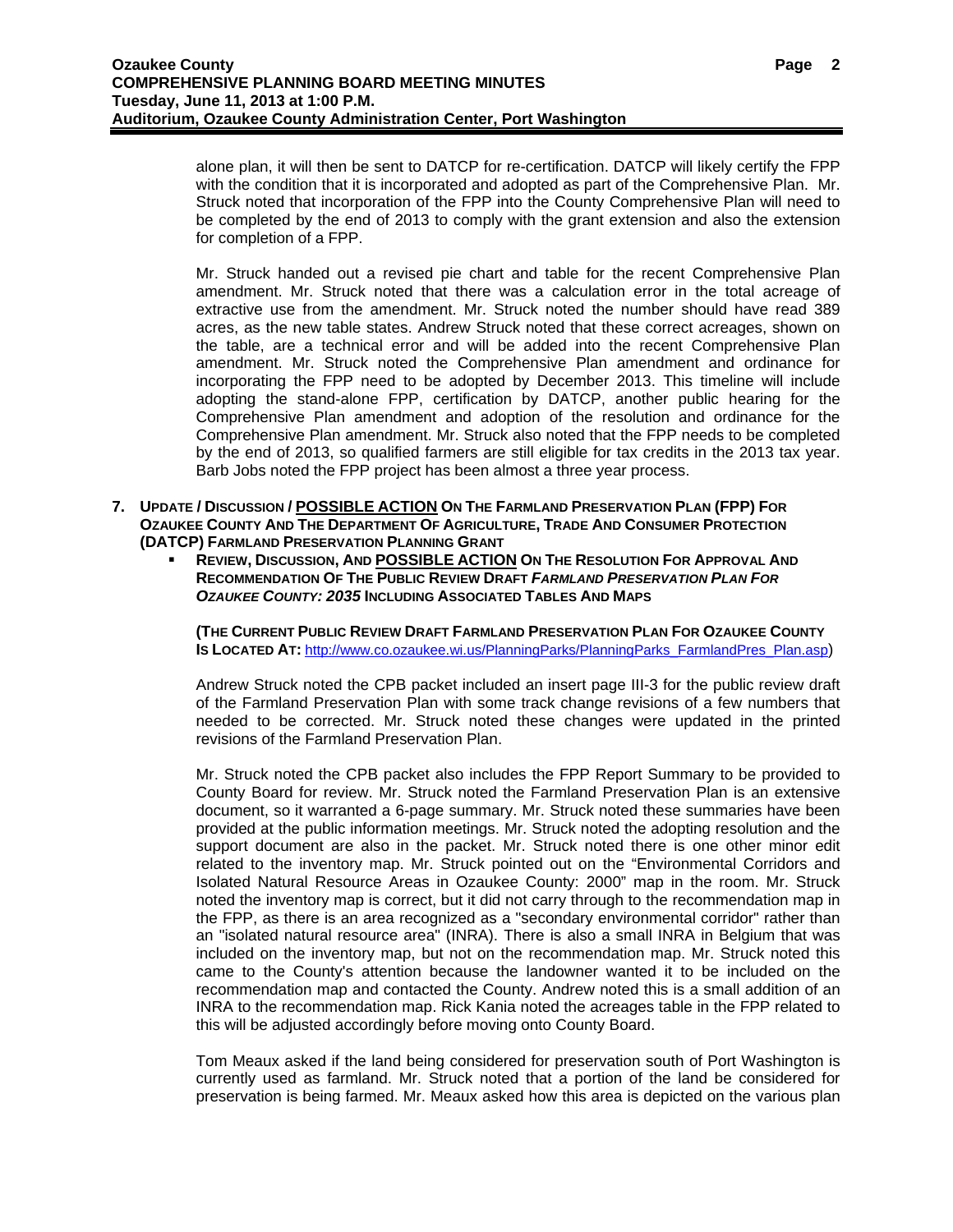maps. Mr. Struck noted the existing land use map shows the land as farmland and the future land use map shows it as residential. Mr. Struck further noted that this area is not eligible as a farmland preservation area (per the Farmland Preservation Area plan map). Mr. Meaux asked if the numbers representing farmland preservation will need to be adjusted if the former VK property is acquired by the County. Mr. Struck noted that the numbers for farmland preservation do not include this area in the City of Port Washington; however, the existing land use will be adjusted if the County acquires the property. Tom Meaux asked how public protected land held by Federal, State and Local government in Ozaukee County compares to public protected land in the surrounding counties. Mr. Struck noted that of the seven-county southeastern Wisconsin region, the amount of land dedicated to park and open space use in Ozaukee County is probably near or below the average for the region. As clarification, Mr. Struck noted that the table that was handed out shows planned land uses, not existing protected park and open space land. Mr. Struck noted it is a little confusing translating from existing to planned land uses or vice versa because the land use categories are a little different. Tom Meaux asked if it is possible to create our own calculations from the table. Mr. Struck discussed the acreages on the table. Mr. Meaux asked if Mr. Struck could provide the CPB members with a summary of public protected lands (Federal, State and County) in the seven county region. Mr. Struck noted that he would work on compiling this data. Barb Jobs noted Saukville has 15 percent of tax-exempt land, which is a high number for a small township. Supervisor Jobs noted that other townships have less total acreage of public protected land. Supervisor Jobs noted that the Cedarburg Bog State Natural Area adds a significant portion of the public protected land acres in Saukville, but without the Cedarburg Bog, the protected acreage would still be high for Saukville. Mr. Struck and the Board continued discussing the park and open space acreage. Mr. Struck noted that he would work on summarizing the data that is being requested regarding the public protected lands comparison in the southeastern Wisconsin region for the CPB members.

**Motion by Don Korinek and seconded by Barb Jobs to approve and recommend by resolution to the Ozaukee County Board of Supervisors adoption of** *A Farmland Preservation Plan for Ozaukee County: 2035***,as set forth in SEWRPC Community**  Assistance Planning Report No. 87 (2<sup>nd</sup> Edition). All members present voting ave, **motion carried unanimously.**

 **UPDATE AND DISCUSSION ON THE TENTATIVE TIMELINE FOR COMPLETION OF THE FARMLAND PRESERVATION PLAN FOR OZAUKEE COUNTY** Andrew Struck noted this was previously discussed, and the Farmland Preservation Plan for Ozaukee County including Comprehensive Plan amendment needs to be completed by the end of 2013.

## **8. PLANNING INFORMATION/NEWS AND EDUCATION & OUTREACH**

Andrew Struck noted there is some planning news not included in the packet. Mr. Struck noted he received an email that the legislature introduced a bill to convert the tax credit program under the Farmland Preservation Program to a grant program. Mr. Struck noted there is approximately\$27 million in bonding to pay tax credits under the Farmland Preservation Program. In the proposed bill, the criteria for being eligible would be the same, but instead of getting a tax credit, the FPP will operate as a grant program. This would transfer the Program administration from the Department of Revenue to the Department of Agriculture, Trade and Consumer Protection (DATCP). Mr. Struck noted that there would be an analysis by DATCP to determine what is needed in the way of funding as a grant program to cover former income tax credit liabilities. Mr. Struck noted that it is possible that not all of the \$27 million would have to be transferred to the grant program, so there could be a savings. Supervisor Jobs asked if this will be an improvement. Mr. Struck noted that it may be an improvement for some aspects of the Program because it is currently very difficult to track those enrolled in the FPP tax credits because it is not disclosed under confidentiality laws. Mr. Struck did note; however, that the new FPP program (even under